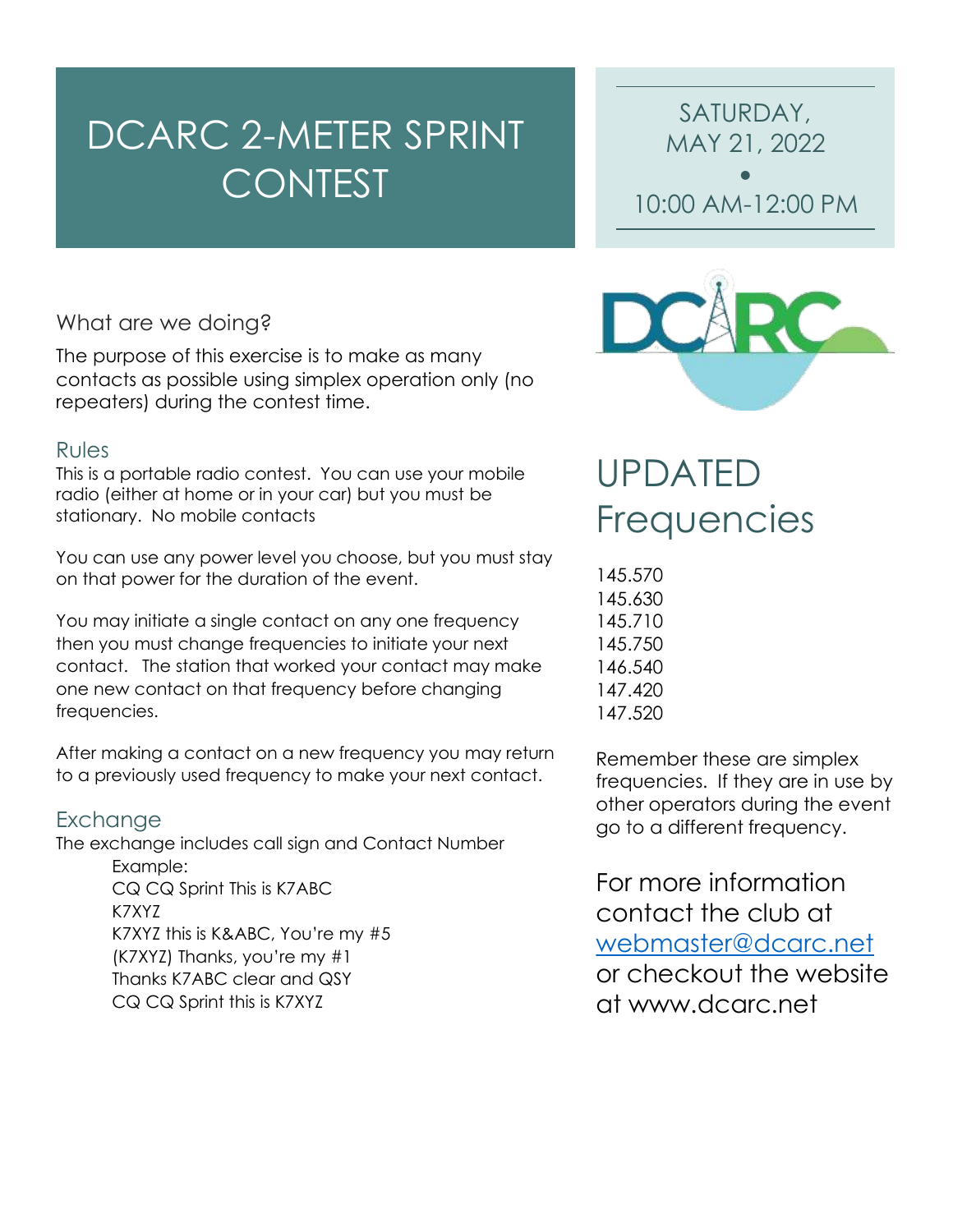# DCARC 2-METER SPRINT CONTEST

SATURDAY, MAY 21, 2022 •

10:00 AM-12:00 PM

# Logging and Reporting

Logging for this exercise is simple. You log 1 – Your Contact Number, 2 – Local Time, 3 – The call sign of the station worked 4 – The other station's contact number. A sample log is available

#### Awards

Certificates will be issued to the top 3 winners in each category. The categories are 5 watts or less, 6-49 watts and 50 watts or more.

Certificates will be presented, and winners announced at our June Club Meeting

#### Submission of Logs

Logs must be submitted via e-mail to [webmaster@dcarc.net](mailto:webmaster@dcarc.net) no later than Friday, May 27, 2022 at 5:00 pm